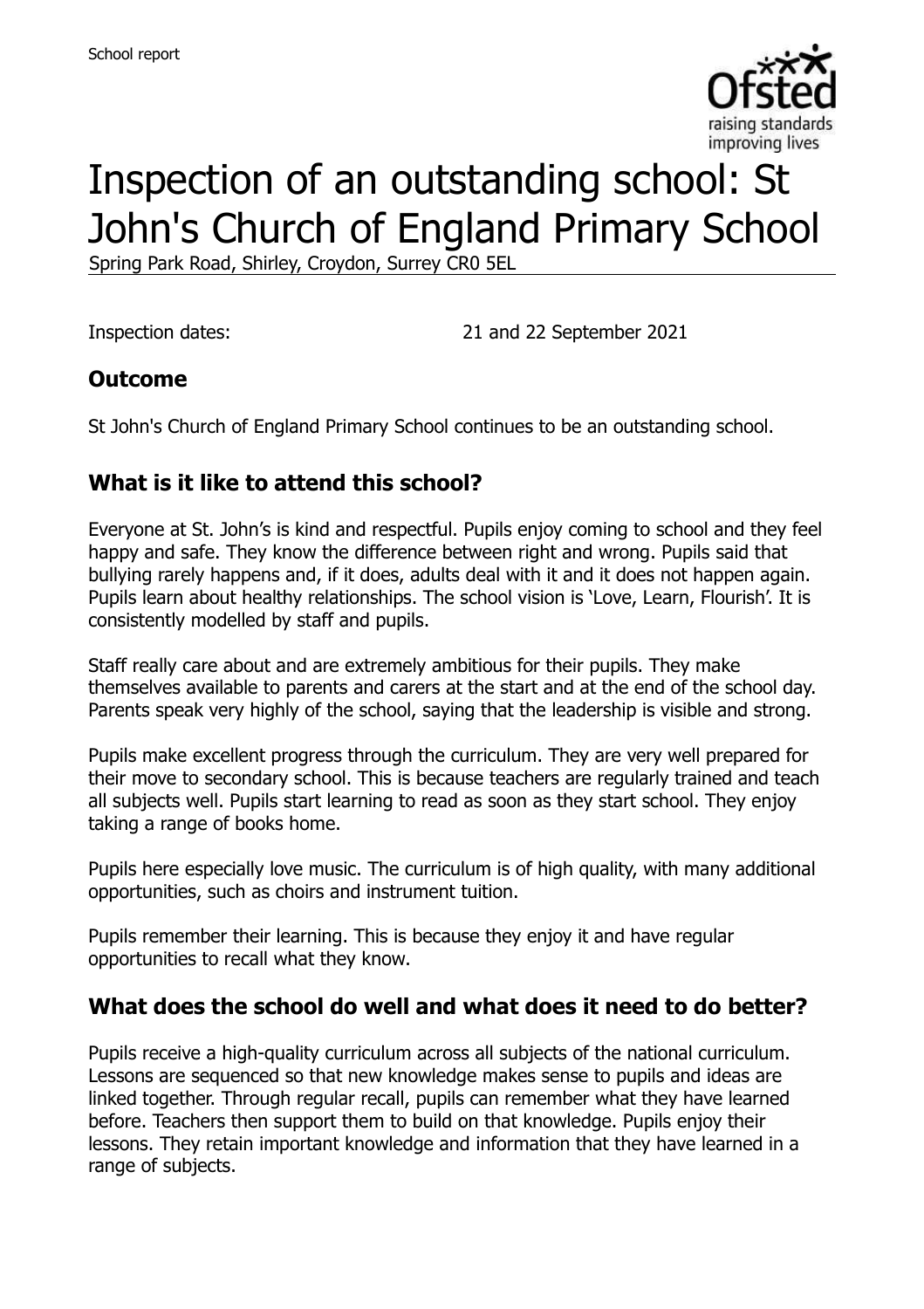

Leaders also make sure that pupils enjoy learning outside the classroom. The many before- and after-school clubs are well attended. Alongside the high-quality music curriculum, pupils can learn a range of instruments. Music specialists teach throughout the school. Pupils learn about rhythm, pitch and tone through engaging and suitably demanding activities. They are confident and excited about their music learning.

Early reading is a strength at the school. Pupils start to learn phonics as soon as they start in Reception Year. They enjoy and actively take part in their phonics lessons. Children in Reception Year begin to recognise letter sounds very soon after starting school. Adults continue teaching pupils in Year 1 and Year 2 to read well. They regularly check what pupils can do and give them extra support if they need it. Some pupils fell behind in reading during the COVID-19 (coronavirus) national lockdowns. They are now catching up quickly because adults are giving them the extra support they need.

All pupils, including those with special educational needs and/or disabilities (SEND), are included in every lesson. Pupils get extra support when necessary. Adults provide appropriate resources to help pupils with their learning. Parents praised the way staff support their children. Pupils with SEND achieve well across all subjects.

Mathematics is planned and taught extremely well across the school. Training is provided to make sure that staff can teach this subject confidently. All pupils achieve highly in mathematics.

Leaders have embedded the school's vision and rules throughout the school. These fit in with the school's strong values. The rule 'Love one Another' is seen in action in classrooms. Pupils are polite and respectful towards each other and towards adults. Relationships between staff and pupils are positive. A strong sense of community exists where everyone looks out for each other. Leaders, including governors, actively make sure that they look after their staff. All staff said that they are proud of the school and get support to do their job. Everyone appreciates the care offered to them by the headteacher.

Behaviour is exceptional. Pupils behave consistently well, even when adults are not present. There is no disruption in lessons, which means that pupils can learn at all times. They move around the school calmly. Reception-age children walk around the school sensibly as soon as they join. They behave well and follow adult instructions.

In Reception Year, the curriculum is also well planned. Staff set up classrooms to help children to learn independently and access activities easily. Across the school, high-quality work is modelled by teachers and pupils.

## **Safeguarding**

The arrangements for safeguarding are effective.

Leaders take safeguarding seriously. All required procedures are in place for the safe recruitment of staff. All staff receive regular training and know what to do if they are concerned about a pupil. Staff engage well with all relevant external agencies to ensure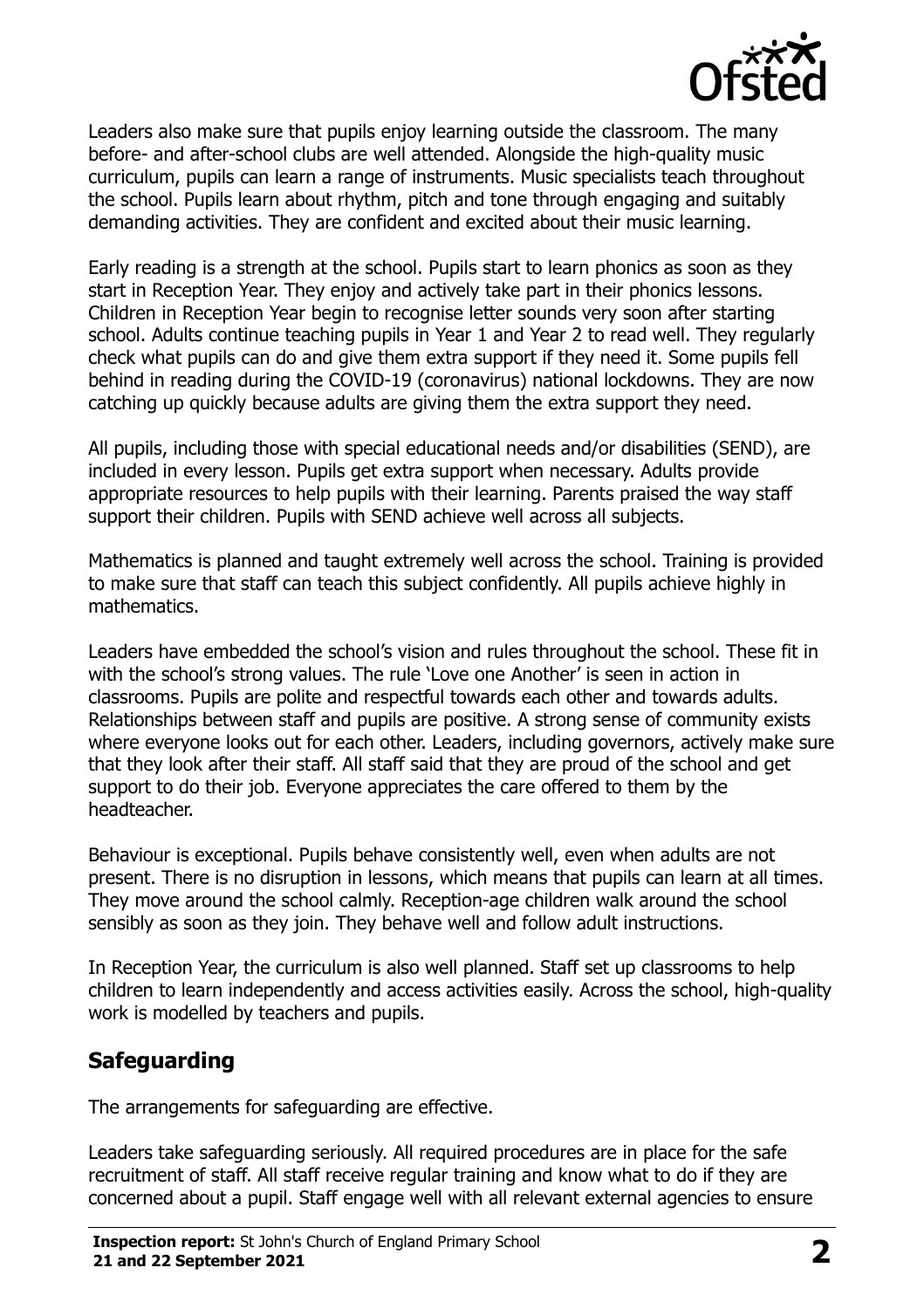

the best outcome for their pupils. They work closely with parents to understand pupils' needs.

Pupils said that they are confident they could talk to a trusted adult if needed. Pupils have regular online safety lessons. They talk confidently about what they would do in different online scenarios to stay safe.

### **Background**

When we have judged a school to be outstanding, we will then normally go into the school about once every four years to confirm that the school remains outstanding. This is called a section 8 inspection of a good or outstanding school, because it is carried out under section 8 of the Education Act 2005. We do not give graded judgements on a section 8 inspection. However, if we find evidence that a school would now receive a higher or lower grade, then the next inspection will be a section 5 inspection. Usually this is within one to two years of the date of the section 8 inspection. If we have serious concerns about safeguarding, behaviour or the quality of education, we will deem the section 8 inspection as a section 5 inspection immediately.

This is the first section 8 inspection since we judged the school to be outstanding on 13 and 14 January 2016.

#### **How can I feed back my views?**

You can use [Ofsted Parent View](https://parentview.ofsted.gov.uk/) to give Ofsted your opinion on your child's school, or to find out what other parents and carers think. We use information from Ofsted Parent View when deciding which schools to inspect, when to inspect them and as part of their inspection.

The Department for Education has further quidance on how to complain about a school.

If you are the school and you are not happy with the inspection or the report, you can [complain to Ofsted.](https://www.gov.uk/complain-ofsted-report)

#### **Further information**

You can search for [published performance information](http://www.compare-school-performance.service.gov.uk/) about the school.

In the report, ['disadvantaged pupils'](http://www.gov.uk/guidance/pupil-premium-information-for-schools-and-alternative-provision-settings) refers to those pupils who attract government pupil premium funding: pupils claiming free school meals at any point in the last six years and pupils in care or who left care through adoption or another formal route.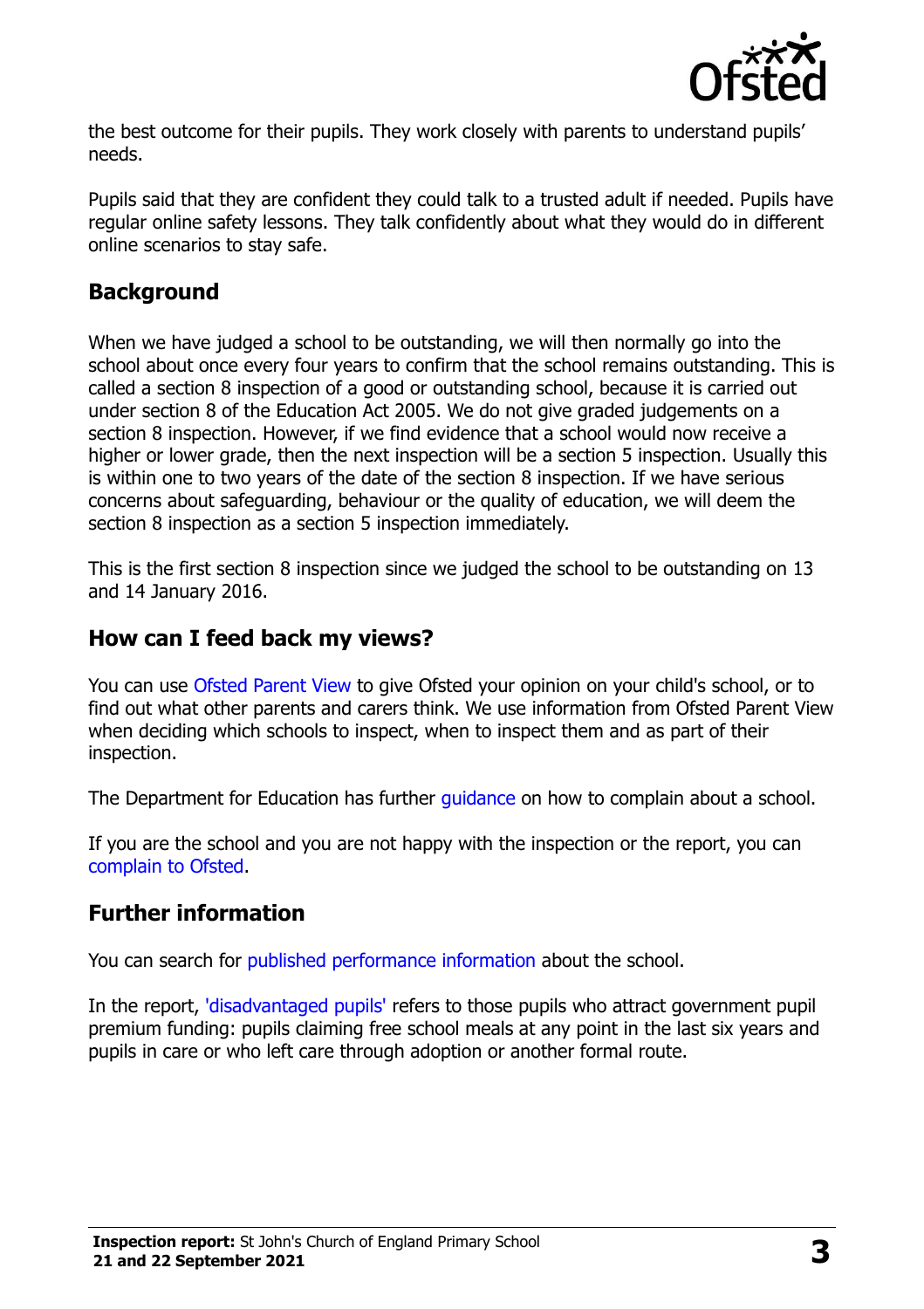

## **School details**

| Unique reference number             | 101788                                                               |
|-------------------------------------|----------------------------------------------------------------------|
| <b>Local authority</b>              | Croydon                                                              |
| <b>Inspection number</b>            | 10199493                                                             |
| <b>Type of school</b>               | Primary                                                              |
| <b>School category</b>              | Voluntary aided                                                      |
| Age range of pupils                 | 4 to 11                                                              |
| <b>Gender of pupils</b>             | Mixed                                                                |
| Number of pupils on the school roll | 385                                                                  |
| <b>Appropriate authority</b>        | The governing body                                                   |
| <b>Chair of governing body</b>      | John Phillipson                                                      |
| <b>Headteacher</b>                  | <b>Martina Martin</b>                                                |
| Website                             | www.st-johns.croydon.sch.uk/                                         |
| Date of previous inspection         | 13 and 14 January 2016, under section 8 of<br>the Education Act 2005 |

## **Information about this school**

- The school has increased the number of pupils on roll since the previous inspection. There are now two classes in each year group except in Year 6.
- This is a Church of England school. It received its section 48 inspection in November 2015. All section 48 inspections were suspended in March 2020 as part of the government's COVID-19 legislation. Section 48 inspections are due to restart in September 2021. Section 48 inspections will now take place within 8 years of the last inspection.
- The school runs its own breakfast club.

## **Information about this inspection**

- This was the first routine inspection the school received since the COVID-19 (coronavirus) pandemic began. The inspector discussed the impact of the pandemic with school leaders and has taken that into account in their evaluation.
- The inspector met with all senior leaders. They met with most teaching staff and some support staff. They met with governors and spoke to a local authority adviser, an adviser from the diocese, and the chair of the governing body over the phone.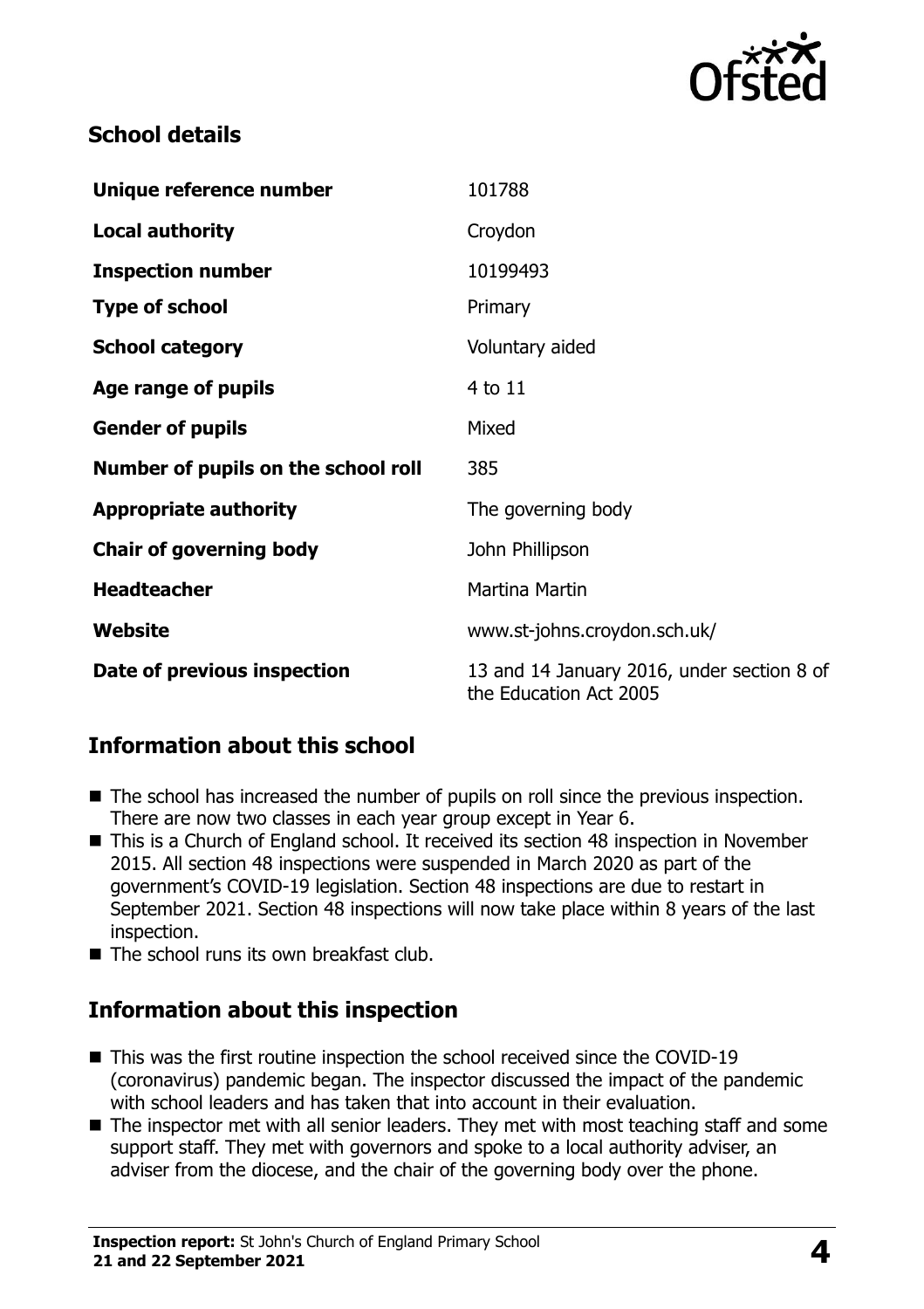

- The inspector carried out deep dives in these subjects: early reading, mathematics and music. For each deep dive, the inspector met with subject leaders, looked at curriculum plans, visited a sample of lessons, spoke to teachers, spoke to some pupils about their learning and looked at samples of pupils' work. Pupils' learning in some other subjects was also considered.
- The inspector scrutinised a range of documents, including leaders' evaluation of the school and priorities for improvement.
- The inspector reviewed arrangements for safeguarding by scrutinising records and through discussions with staff and pupils.
- The inspector took account of the views of pupils, parents and staff, as gathered through discussions and Ofsted's surveys.

#### **Inspection team**

Aliki Constantopoulou, lead inspector Her Majesty's Inspector